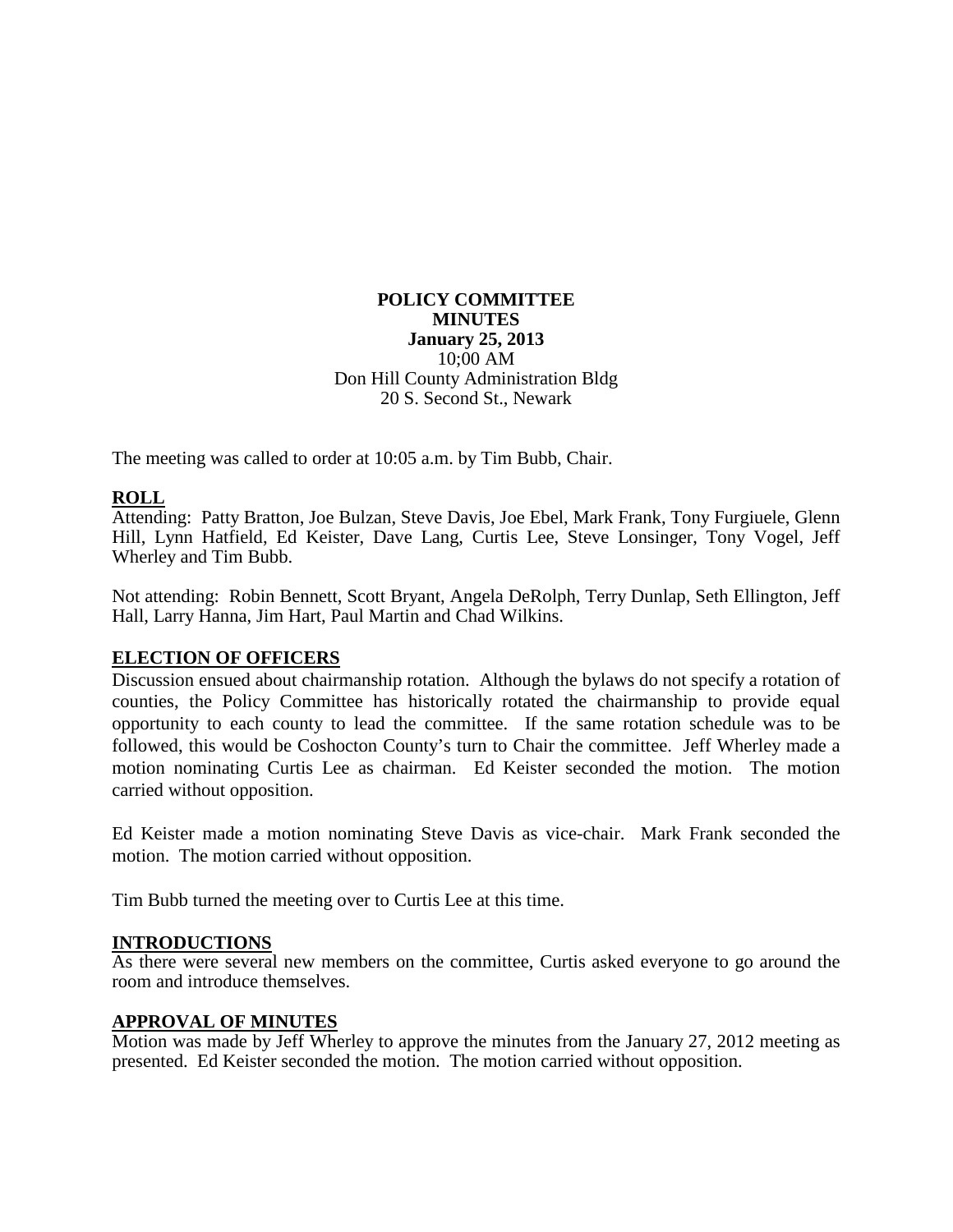#### **COORDINATOR REPORT**

Carol advised the Board that the cash balance in the solid waste account at the end of December was \$4,683,992.32. She reviewed a handout that indicates if 2013 revenue projection are met, the district may exceed the projected solid waste plan balance by \$2,010,576.47 which would allow for the continuation of funding for optional programs (at current levels) for four years. Tim Bubb asked about the possibility of reinstating the HHW collection events. Carol advised that the HHW events were not discontinued due to budget constraints but rather due to lack of participation and the lack of cost effectiveness of that event. Alternate methods of handling that waste stream have been in place for the last year.

#### **OLD BUSINESS**

**NONE**

#### **NEW BUSINESS**

#### **ANNUAL REVIEW OF PLAN IMPLEMENTATION**

A document was distributed listing the goals of the solid waste plan and where the district stands on meeting those goals. Carol advised the committee that the district is meeting the 90% recycling access goal. Discussion ensued regarding recycling surveys and analysis of results. The program managers have historically been responsible for the surveys, in the handout that was distributed Carol had recommended that the district office take over that responsibility. However, after email correspondence with program mangers (prior to this meeting), Carol advised the committee that she recommends that the responsibility for the surveys remain with the program managers with the understanding that the analysis/results will be completed in time to be factored into the funding applications for 2014.

Patty Bratton advised the committee that she did not believe having the recycling drop-off sites open to businesses was the best way to address commercial recycling (which is the method in the approved solid waste plan). Discussion ensued regarding the fact that the solid waste plan states that financial assistance for commercial recycling may be provided "if services are not reasonably available from private recyclers" which led to further discussion of government dollars being used to compete with private business. Tony Furgiuele stated that UST Environmental Contractors has a "waste exchange" on their website. He thanked Fairfield & Licking counties for hosting a workshop where this exchange was publicized.

The consensus of the committee was that there is no recommendation for the Board of Directors.

**NOTE:** Ed Keister left at this time 10:32 (a quorum was still present)